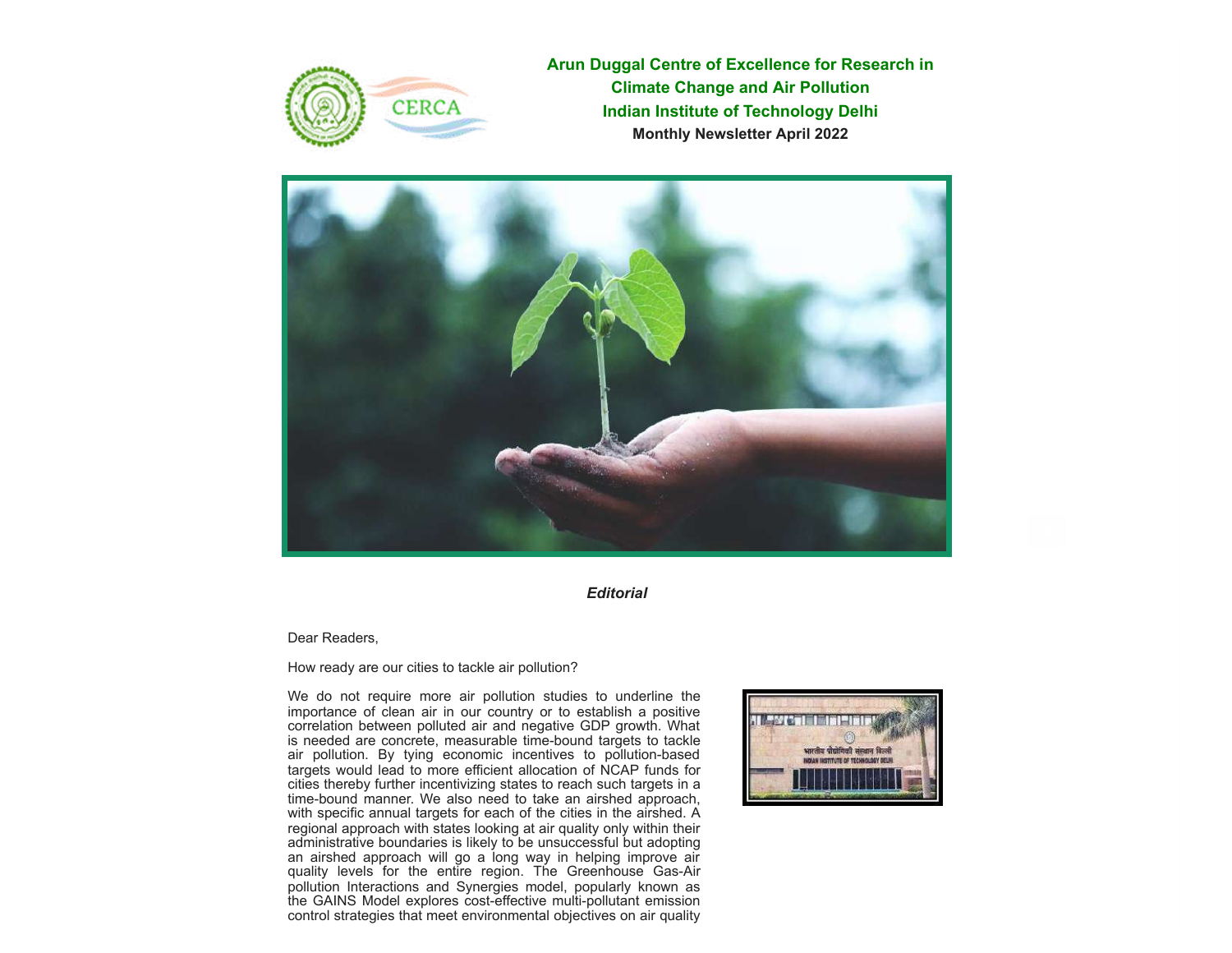impacts (on human health and ecosystems) and greenhouse gases. CERCA is working with the World Bank and IIASA, Austria to fine tune the already applied and publicly available -GAINS model with the local data of states from the Indo Gangetic Plain (IGP) plains of India and initiate an Air Quality Management modelling network based on air shed approach for the IGP region in India. The model would not only help the state government of IGP region and GOI to meet the air pollution level target set under National clean air Program (NCAP) but also help the state govts to understand the impact of major sectors on PM2.5 concentrations within a state and corresponding impact on other states. The model aims to investigate the impact of Transboundary Pollution on PM2.5 concentrations over the IGP region and will be able to provide advice on cost effective Air Quality Management (AQM) planning in India.



Yours sincerely,

Hemant Kaushal Pr. Coordinator **Arun Duggal Centre of Excellence for Research in Climate Change and Air Pollution**



#### **Indian & International Cities- March 2022**



**Dhaka has the highest Air Pollution among all the major International Cities**

The graph above shows the daily average PM<sub>2.5</sub> for the month of March 2022. Amongst the popular cities worldwide, Dhaka has shown the highest concentration of  $PM<sub>2.5</sub>$  followed by Delhi. Delhi and Kolkata,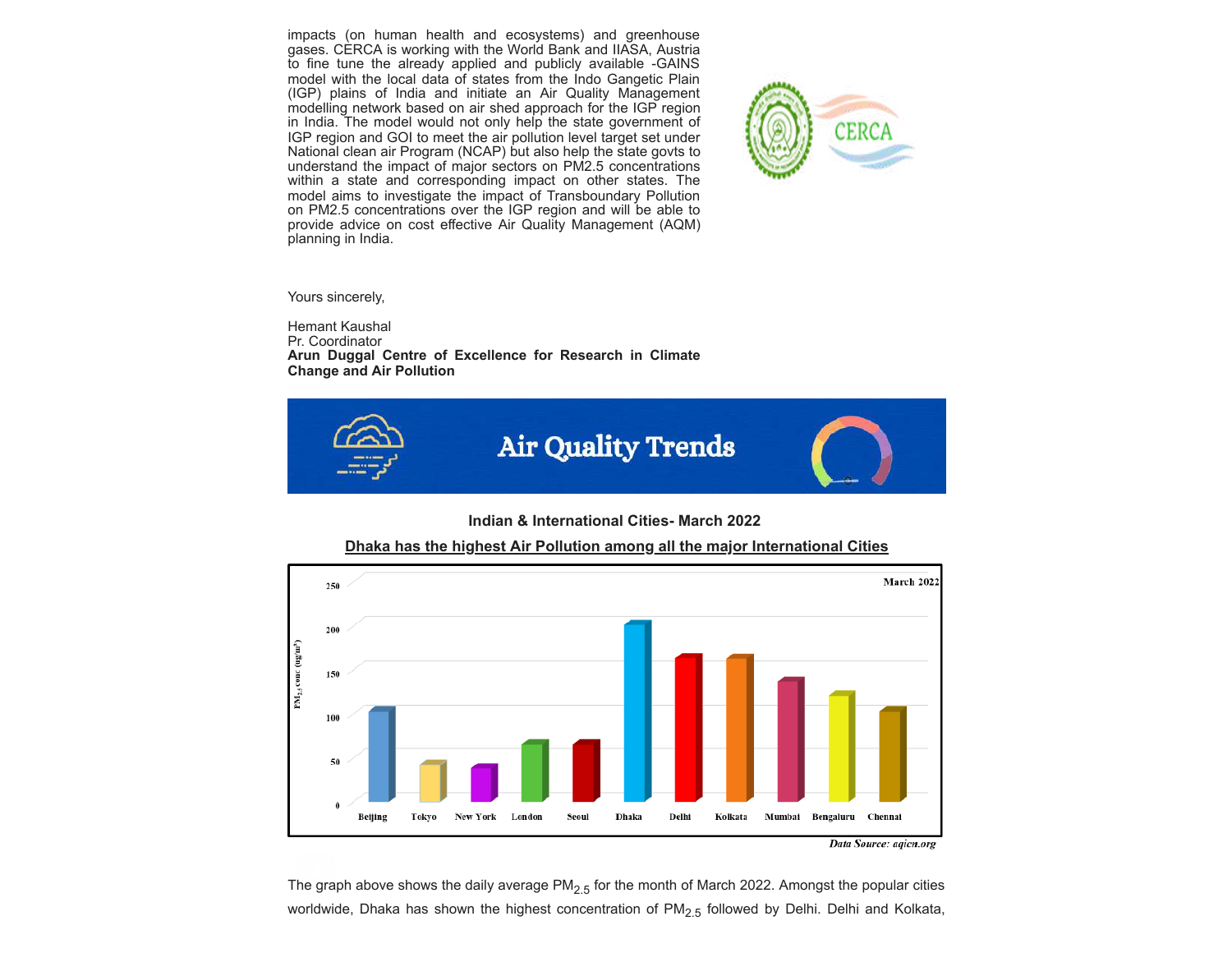within India, rank amongst the topmost polluted cities worldwide while the other Indian cities in the graph are amongst the top 10 metropolitan cities.



#### **Delhi PM2.5 (24 hr. daily average) Trend**

March 2021 Vs March 2022

**Data Source: CPCB** 

Air quality didn't improve much in Delhi in March 2022. The reasons attributed to this apart from anthropogenic activities, includes no rainfall in March 2022 that has actually intensified the summer heat. Hence, PM<sub>2.5</sub> has increased slightly by 4.53  $\mu$ g/m<sup>3</sup>on an average in March 2022 as compared to March 2021 making air quality not better with respect to last year. But as the month ends, PM<sub>2.5</sub> levels have started to increase further.



From Air pollution to Climate change, CERCA virtual Expert Monthly Talk series spotlights a range of contemporary issues while providing a platform for renowned speakers from around the world to share their knowledge and views.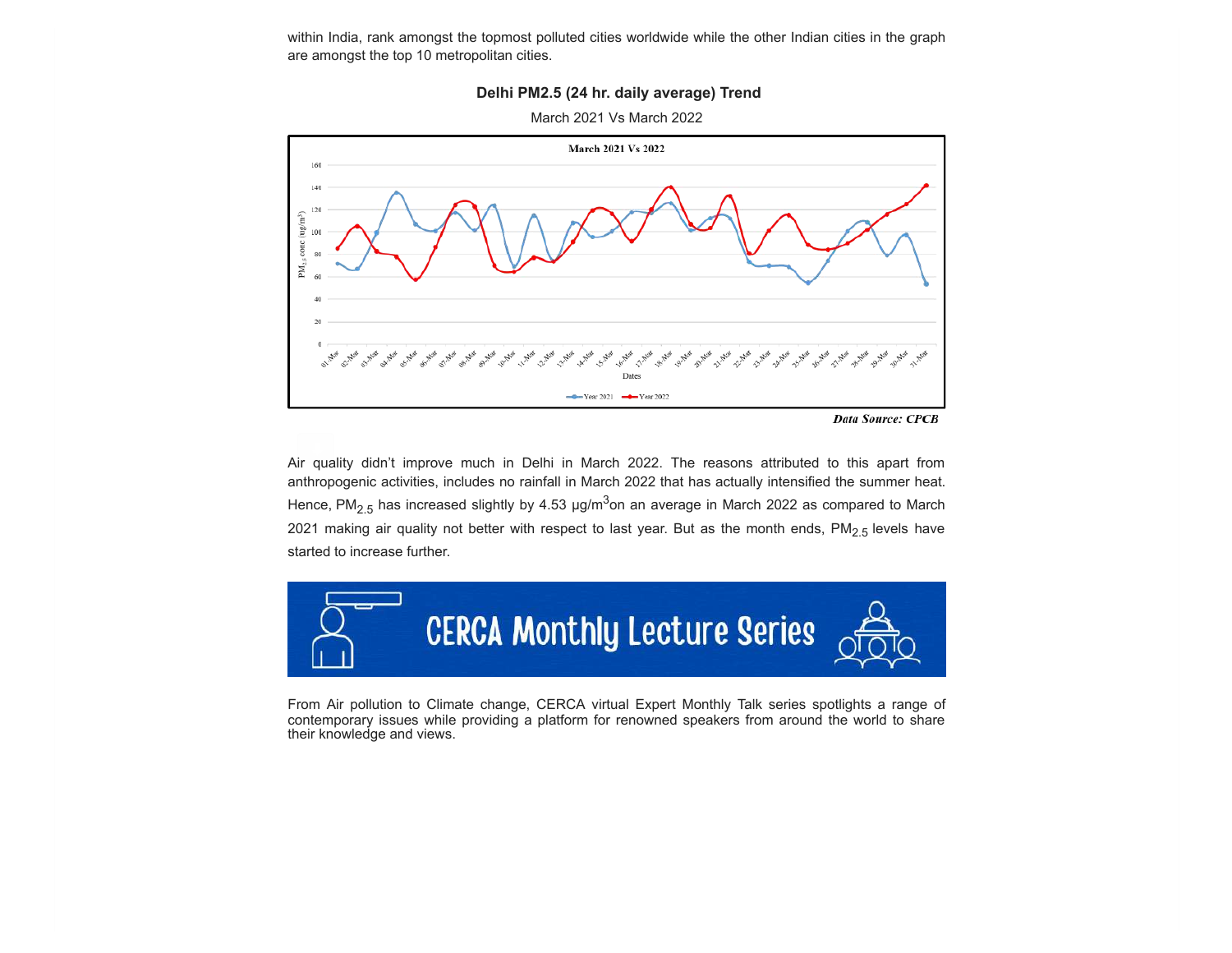

**To register for this April 2022 Talk Series,** [Click here](https://docs.google.com/forms/d/1GVt5MUxuSOpoiYGw34p8XTa7j0tKRYm2lqLUirzLjD8/edit)



#### **Expert Talk delivered by** [Simon Mundy](https://www.simonmundy.com/) **on 29th March 2022**

**[Simon Mundy](https://www.simonmundy.com/)** delivered a talk on "**Survival, Innovation and Profit on the Frontlines of Climate Crisis**" on **29th March 2022**. He talked about the extraordinary people he met on the front lines of the climate crisis and shared some unforgettable human stories. He also talked about the entrepreneurs chasing breakthroughs in fusion power, electric cars, and technology to suck carbon from the atmosphere. All these were showing how the struggle to respond to climate crisis is already reshaping the modern worldshattering communities, shaking up global business, and propelling a ground-breaking wave of cuttingedge innovation.



If you have missed this event, the link below will direct you to the recorded video.

**[Watch the complete Expert Talk Series Here.!](https://www.youtube.com/watch?v=hH2X1QU_Tic&t=2492s)**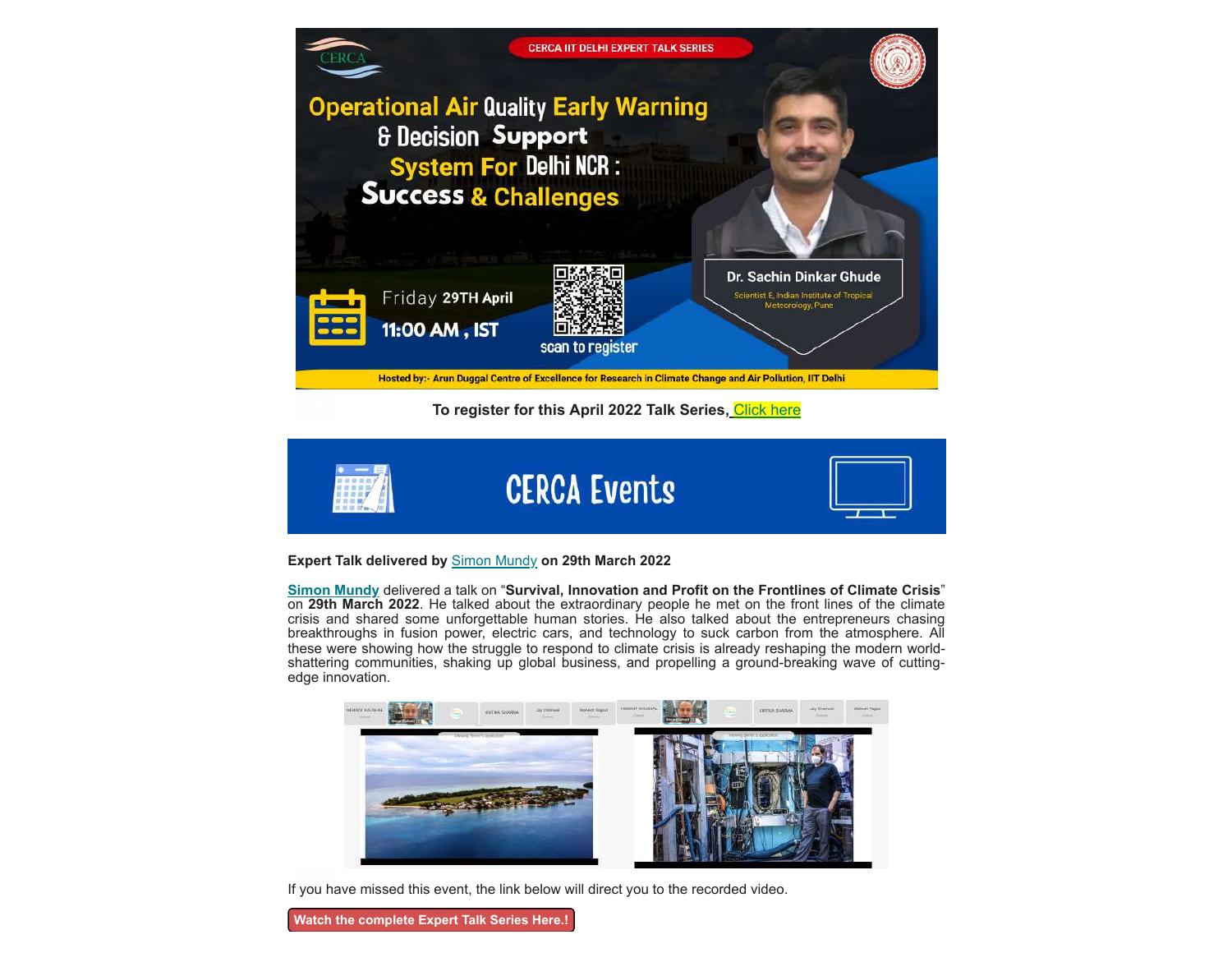

#### **Influence of meteorological parameters and air pollutants on the airborne pollen of city Chandigarh, India**

*Khaiwal Ravindra, Akshi Goyal, Suman Mor*

- This study evaluates the influence of meteorological parameters and air pollutants on the airborne pollen in an urban city, Chandigarh, situated in the Indo-Gangetic Plains.
- It explores the relationship between airborne pollen, meteorology and air pollutants. Temperature and wind significantly influence the pollen concentration.
- Spearman's correlation of Annual and Seasonal Pollen Integral (APIn and SPIn) for key pollen taxon was computed.
- Relative humidity and precipitation were negatively correlated with pollen data.
- $\textsf{PM}_{10}$ ,  $\textsf{PM}_{2.5}$  and  $\textsf{NO}_{\textsf{x}}$  showed no clear relationship with pollen concentration.

## **[Read More](https://www.sciencedirect.com/science/article/abs/pii/S0048969721069059)**

#### **Threats of climate change and land use patterns enhance the susceptibility of future floods in India**

*Subodh Chandra Pal, Indrajit Chowdhuri, Biswajit Das, Rabin Chakrabortty, Paramita Roy, Asish Saha, Manisa Shit*

- This study works on future prediction of the floods in India due to climate and land change. Human activity and related carbon emissions are the primary cause of land use and climate change, which has a substantial impact on extreme weather conditions, such as floods.
- This study presents high-resolution flood susceptibility maps of different future periods (up to 2100) using a combination of remote sensing data and GIS modelling.
- To quantify the future flood susceptibility various flood causative factors, Global circulation model (GCM) rainfall and land use and land cover (LULC) data are envisaged.
- Maximum monthly rainfall will increase 40–50 mm in future monsoon periods.
- In India, rainfall and severe flood susceptible area will increase in future period. The severe flood event area will increase by up to 122% (0.15 million sq. km) from now on.

#### **[Read More](https://www.sciencedirect.com/science/article/pii/S0301479721023793)**

#### **Short-term ambient particulate air pollution exposure, microRNAs, blood pressure and lung function**

*Xiaowei Cong, Juan Zhang, Rongli Sun, Yuepu Pu*

- The study aimed to investigate the mediation role of microRNAs on the association between personal PM<sub>2.5</sub> exposure and blood pressure and lung function.
- Compared to truck drivers, there is a significant increase in lung function and a decrease in PM $_{\rm 2.5}$  in office workers. Personal PM $_{2.5}\,$  data showed a significant positive association with miR-644. The mediation effect of miR-644 on the negative association between  $\mathsf{PM}_{2.5}\,$  with FEF25-75, PEF, and FEV1/FVC was significant.
- There were not similar associations with blood pressure.
- miR-644 was potential mediator in the association between PM $_{\rm 2.5}\,$  exposure and lung function.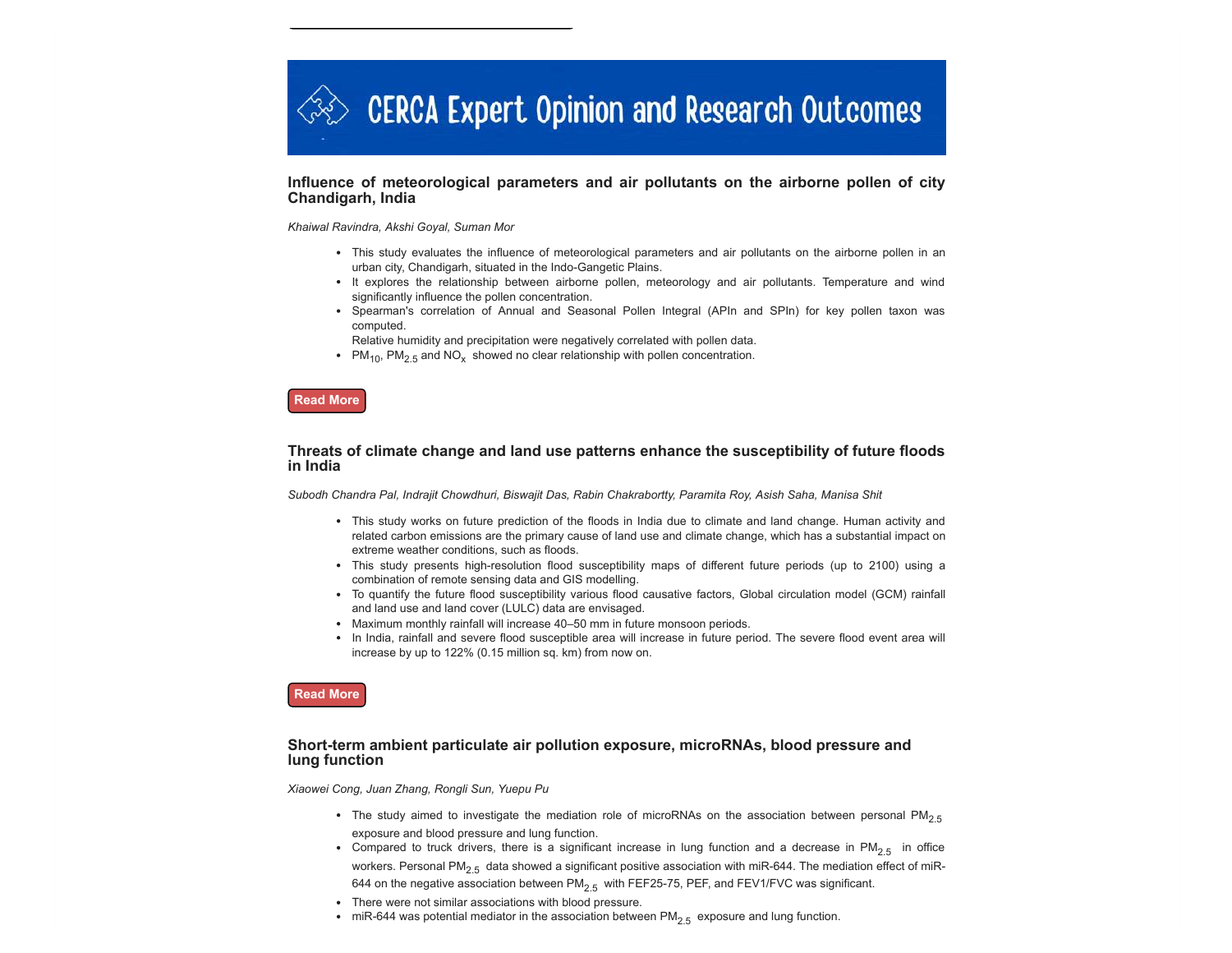### **[Read More](https://www.sciencedirect.com/science/article/pii/S0269749121019692)**



# **News in Circulation**





**Delhi has become 'EV capital of India'**

Delhi has emerged as the 'EV Capital of India' within 18 months of the launch of Delhi Electric Vehicles Policy-2020. The Delhi government has taken a conscious decision to move towards electric vehicles in a bid to reduce air pollution in the capital. The share of EVs in the sale of new vehicles has increased from 1.2 per cent in 2019-20 to 10 per cent in February 2022. Delhi has become the first state in India to cross the 10 per cent mark in the sale of electric vehicles, which is more than the share of such vehicles in many developed countries like the UK, France and Singapore. The Delhi Electric Vehicles policy -- introduced in August 2020 -- aims at increasing the EV share in total vehicle sales to 25 per cent by 2024.

**[Read More](https://www.business-standard.com/article/current-affairs/delhi-has-become-ev-capital-of-india-says-deputy-cm-manish-sisodia-122032600866_1.html)**



#### **New type of ultraviolet light makes indoor air as safe as outdoors**

A new type of ultraviolet light that is safe for people took less than five minutes to reduce the level of indoor airborne microbes by more than 98%, a joint study by scientists at Columbia University Vagelos College of Physicians and Surgeons and in the U.K. has found. Even as microbes continued to be sprayed into the room, the level remained very low as long as the lights were on. The study was published March 23 in the journal Scientific Reports, a Nature journal. The study suggests that far-UVC light from lamps installed in the ceiling could be a highly effective passive technology for reducing person-to-person transmission of airborne-mediated diseases such as COVID and influenza indoors, and lowering the risk of the next pandemic.

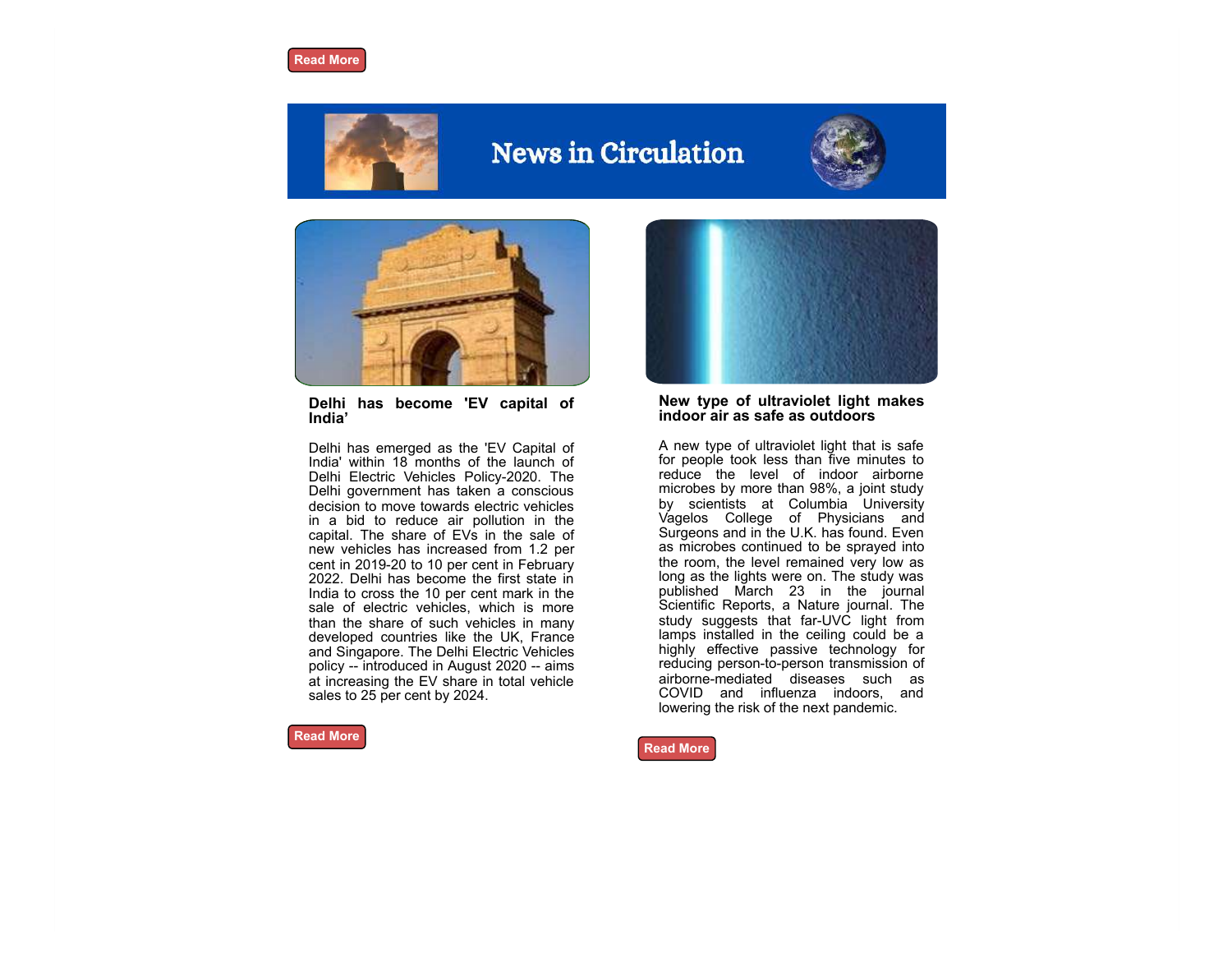

**Older wildfire smoke plumes can affect climate**

Aerosols carried in wildfire smoke plumes that are hundreds of hours old can still affect climate, according to a study out of the University of California, Davis. The research, published in the journal Environmental Science and Technology, suggests that wildfire emissions even 10 days old can affect the properties of aerosols -- suspended liquid or particles that are key to cloud formation. Research in aerosols and particulate matter pollution related to wildfires has most often focused on the early hours of smoke plumes, not several days later after smoke has traveled to other areas.



**How climate change is making India's big dams dangerous**

An assessment report of the Intergovernmental Panel on Climate Change, released in March 2022, notes that instances of floods in South Asia, including those caused by glacial lake outbursts, are going to increase with rising temperature. The report also says that "climate induced flood loads and reservoir level change may lead to dam failure". Designed in the 1970s, for the atmospheric realities of that time, these dams are ill-equipped for the dramatic changes in India's rainfall patterns.



**[Read More](https://www.sciencedaily.com/releases/2022/03/220323160659.htm)**



**Indian forest loss 'worse than feared' due to climate change**

A national-scale study of the relationship between forest loss and rainfall and temperature trends in India reveals climate change may have contributed to huge declines during the last two decades, countering official reports that suggest small losses, and adding to existing concerns over deforestation. The first ever national-scale study was published in Global Change Biology and led by the University of Reading, in contrast to official



**Big Findings from the IPCC 2022 Report on Climate Impacts, Adaptation and Vulnerability**

The newest report from the Intergovernmental Panel on Climate Change (IPCC) paints a troubling picture: Climate change is already impacting every corner of the world, and much more severe impacts are in store if we fail to halve greenhouse gas emissions this decade and immediately scale up adaptation. Climate impacts are already more widespread and severe than expected. Climate change is also harming species and whole ecosystems. Animals